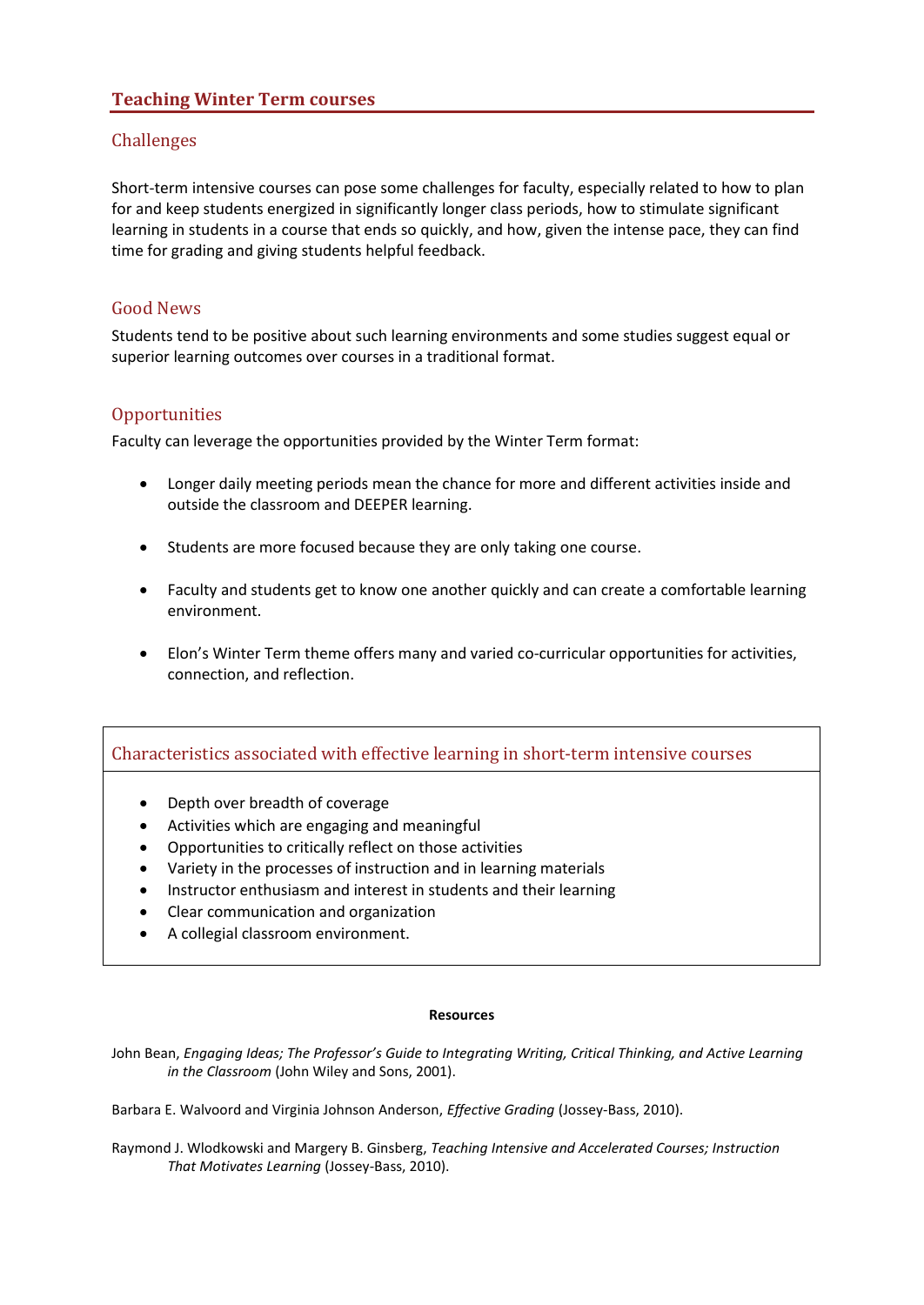# **Building Community**

# Intentionally try to build community in your class in respectful and interesting ways.

- Allow students to use (and if wish, explain their) names and practice names for a few days.
- Ask students to identify the useful experiences, knowledge, skills or values they bring to your course; ask them to share what they might be anxious about related to the course.
- Do an exercise that recognizes each one of us has many components of our identities.
- Assign mixed groups; change membership in small groups; assign different rotating roles in small groups; do exercises that require participation by all.
- Be clear about what "good participation" looks like in your class; allow students to build some expectations about class etiquette; in discussion-based classes, establish ground rules for civil discussion.
- Think about how you introduce yourself and the cues you send to students of various groups.

# **Leverage the "The Difference that Difference Makes" Theme**

#### Take advantage of on-campus events

There will be conversations, lunch and learns, speakers, book clubs, a teach-in, workshops and training, poetry, panels, exhibit, game, and a retreat – about topics such as race, poverty, various religious traditions, leadership, LGBTQ allyship, sexism and racism in gaming, social activism, service, the Confederate flag, deaf-gain, and bodies, to name a few. See the Winter Term theme website at <http://www.elon.edu/e-web/academics/winterTerm/> and follow the link to Events.

- Mention them and/or encourage attendance.
- Require attendance at an event or two that complements or supplements your course.
- Ask students to reflect upon and connect ideas from the event(s) to your course.

# Raise students' awareness of and improve their diversity-related learning

- Explain to your class how and why diversity, inclusivity, and equity matter to you personally and how various types of differences are relevant to your field, profession, and or/the world.
- Explicitly point out how your course addresses one or more types of diversity.
- Acknowledge the difference that difference makes and show it with data; discourage overgeneralization and complicate categories.
- Help students practice seeing situations from multiple perspectives.
- Ask students to articulate their learning and connect it to their lives.
- Frame intercultural learning as a lifelong process by sharing a model or schema such as the AACU's rubric for intercultural knowledge and competence.

# Partner with another course

Give students a chance to approach new content or similar content from another perspective by designing an activity involving students and instructors from two courses. See the list of varied course offerings in the Winter Term schedule booklet.

# Teach inclusively.

See CATL's inclusive classrooms website at <http://tinyurl.com/CATLinclusiveclassrooms>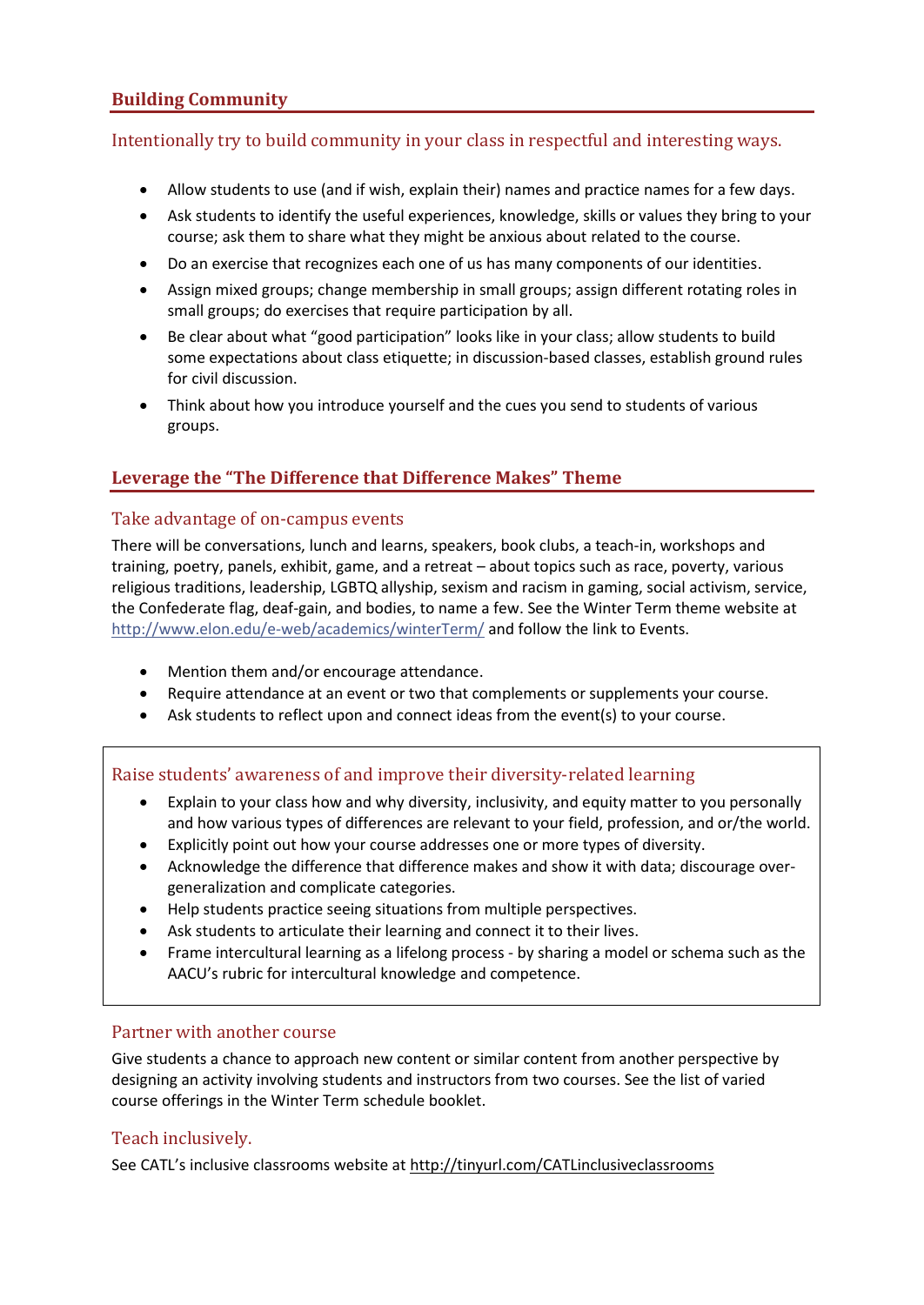

**3. Familiarity:** What knowledge (topics, facts, concepts, principles) will students encounter in course materials but not be expected to have more than a familiarity with?

Adapted from Wiggins, Grant, and Jay McTighe. *Understanding by Design*. 2 nd Ed*.* Upper Saddle River, NJ: Prentice Hall, 2005.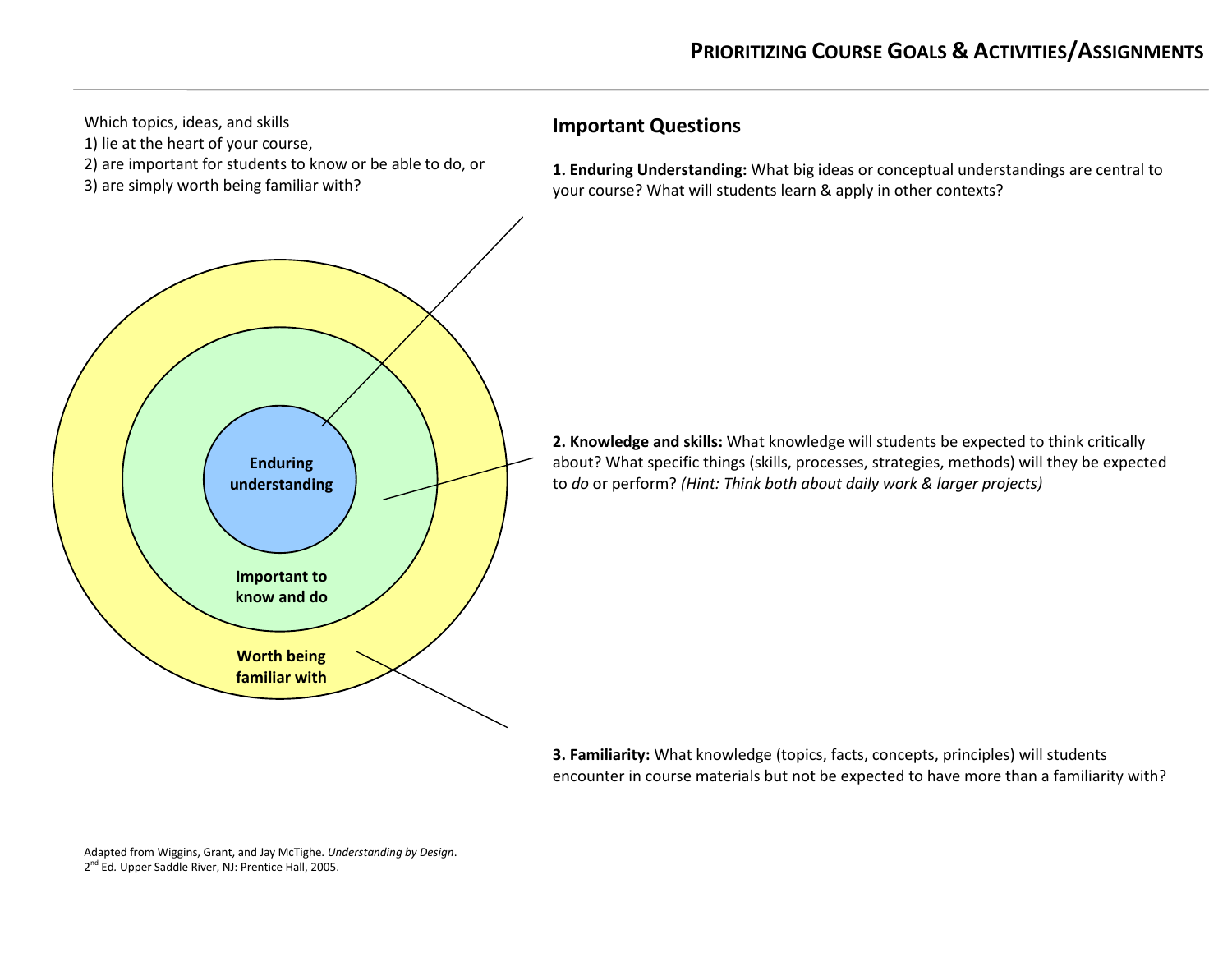# **Feedback**

It can be challenging to give timely feedback during the rapidly-paced Winter Term. Thinking strategically about what feedback to give and what form it will take can help support student learning and our own mental health. It helps to keep in mind that grades are just one of many forms of feedback and that feedback doesn't have to be individual or written.

# **Strategic Approach to Feedback**

Think about which things needs to be graded and what style of grading is sensible for them

- Are you making sure that you are grading work that is important to and aligned with your course objectives?
- Is the material basic level or factual that can be graded quickly with quizzes or a pass/fail or check/plus/minus system?
- For complex assignments, have you developed specific evaluation criteria at the same time you designed the assignment so that you're ready to grade efficiently as soon as the work is turned in?
- Have you considered using rubrics that communicate your grading criteria?
- Have you considered technology that may increase your efficiency (e.g. rubrics in Moodle or google forms)?

Think about alternatives to writing comments on every individual student's work

- Can you give feedback to the whole class orally (e.g. analyze some student work in which to look for common themes) and/or in a shared written document?
- Can you share exemplary and average (anonymous or volunteer) examples of student work with your comments on them?
- Can students provide peer to peer evaluation using clear rubrics you have provided? Can they practice some self-evaluation using rubrics?

Consider some time-saving strategies

- Are there pieces of work that can be done in groups so there are fewer numbers for you to grade? (need to think through how to help students work together effectively and decide which elements are graded individually or collectively)
- Can you grade just some samples of student work? (e.g., select writing assignments to grade each time class turns in, allow students to choose subset to turn in out of all assignments, pop quizzes, portfolio of best work)
- Have you considered contract grading? (instructor sets detailed standards students must meet to achieve each grade and then his/her job is more of confirming that students did what they aimed for)